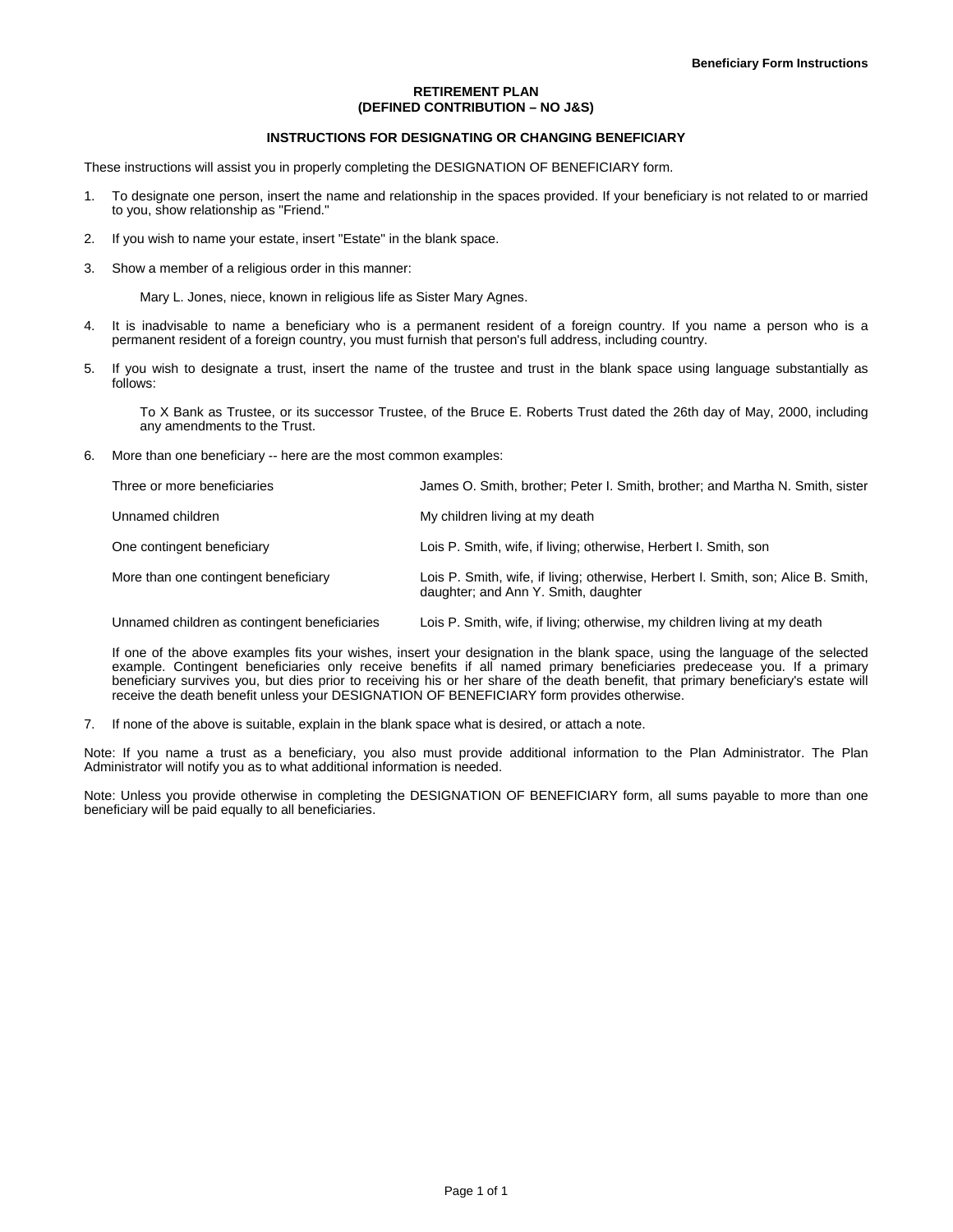# **RETIREMENT PLAN (DEFINED CONTRIBUTION – NO J&S)**

# **DESIGNATION OF BENEFICIARY**

|                | ( ) Married                                                                                                                                                                                                                                                                                        | <b>Unmarried</b>                                                                                                                                                                                                                                                                                                       |
|----------------|----------------------------------------------------------------------------------------------------------------------------------------------------------------------------------------------------------------------------------------------------------------------------------------------------|------------------------------------------------------------------------------------------------------------------------------------------------------------------------------------------------------------------------------------------------------------------------------------------------------------------------|
|                |                                                                                                                                                                                                                                                                                                    |                                                                                                                                                                                                                                                                                                                        |
|                |                                                                                                                                                                                                                                                                                                    |                                                                                                                                                                                                                                                                                                                        |
| <b>Address</b> |                                                                                                                                                                                                                                                                                                    |                                                                                                                                                                                                                                                                                                                        |
|                |                                                                                                                                                                                                                                                                                                    |                                                                                                                                                                                                                                                                                                                        |
|                |                                                                                                                                                                                                                                                                                                    |                                                                                                                                                                                                                                                                                                                        |
|                |                                                                                                                                                                                                                                                                                                    |                                                                                                                                                                                                                                                                                                                        |
|                |                                                                                                                                                                                                                                                                                                    |                                                                                                                                                                                                                                                                                                                        |
|                |                                                                                                                                                                                                                                                                                                    | Relationship                                                                                                                                                                                                                                                                                                           |
|                |                                                                                                                                                                                                                                                                                                    |                                                                                                                                                                                                                                                                                                                        |
|                |                                                                                                                                                                                                                                                                                                    |                                                                                                                                                                                                                                                                                                                        |
|                |                                                                                                                                                                                                                                                                                                    |                                                                                                                                                                                                                                                                                                                        |
|                | Participant Name: the contract of the contract of the contract of the contract of the contract of the contract of the contract of the contract of the contract of the contract of the contract of the contract of the contract<br>Contingent Beneficiary(ies) [include address and relationship]:* | <b>Marital Status:</b><br>Pursuant to the provisions of the Plan permitting the designation of a beneficiary or beneficiaries by a participant, I hereby designate<br>the following person or persons as primary and secondary beneficiaries of my Account Balance under the Plan payable by reason of<br>Relationship |

#### *\*Note to Participant:*

- 1. *Estate planning.* You may wish to consult with a professional tax advisor before completing this form.
- 2. *Effect of divorce.* A divorce decree or a decree of legal separation automatically revokes a designation of your spouse as a beneficiary, unless a qualified domestic relations order provides otherwise.
- 3. *Effect of marriage.* See below regarding spousal consent requirements if you are married and wish to name someone other than your spouse as your sole primary beneficiary. If you are unmarried at the time of your designation, your beneficiary designation will cease to be effective immediately upon your marriage unless you have designated your spouse as beneficiary.
- 4. *Trust beneficiary.* If you name a trust as a beneficiary, the trustee also must satisfy additional documentation requirements no later than October 31 of the calendar year following the calendar year of your death. The Plan Administrator will provide you or the trustee with the additional forms you must complete.

I RESERVE THE RIGHT TO REVOKE OR CHANGE ANY BENEFICIARY DESIGNATION. I HEREBY REVOKE ALL PRIOR DESIGNATIONS (IF ANY) OF PRIMARY BENEFICIARIES AND CONTINGENT BENEFICIARIES.

The Plan will pay all sums payable under the Plan by reason of my death to the primary beneficiary, if he or she survives me, and if no primary beneficiary survives me, then to the contingent beneficiary, and if no such designated beneficiary survives me, then the Plan will pay all such amounts in accordance with the Plan terms. I understand that, unless I have provided otherwise above, the Plan will pay all sums payable to more than one beneficiary equally to the living beneficiaries.

Date of this Designation **Signature of Participant** Bate of Participant

IF YOU ARE MARRIED, SEE THE NEXT PAGE OF THIS FORM FOR APPLICABLE SPOUSAL CONSENT REQUIREMENTS.

*Note*: This Designation of Beneficiary is invalid without the consent of your spouse unless your spouse is the sole primary beneficiary or, under a prior beneficiary designation, your spouse waived the right to consent to any change in your beneficiary designation.